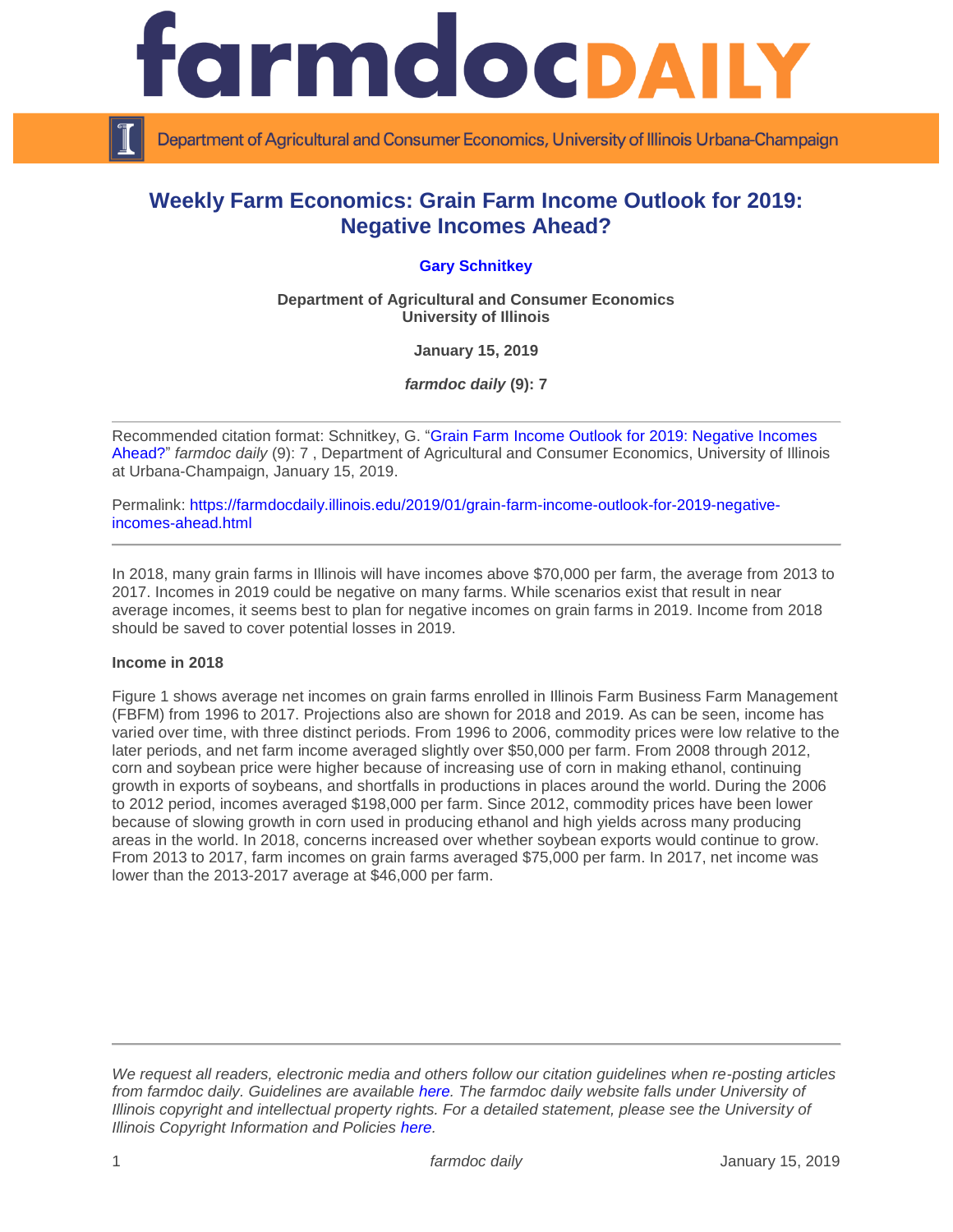

Illinois FBFM has not summarized incomes for 2018; however, it is reasonable to expect 2018 incomes to be higher than the 2013-2017 average of \$75,000 per farm. Three factors contribute to higher incomes:

- 1. Exceptional yields. The U.S. Department of Agriculture (USDA) is projecting record corn and soybean yields in Illinois (see *Crop Production*, USDA). The Illinois state corn yield in 2018 is projected at 210 bushels per acre, 9 bushels higher than the next highest yield of 201 bushels in 2017. The 2018 Illinois soybean yield is projected at 64 bushels per acre, 5 bushels higher than the next highest yield of 59 bushels set in 2016. These high yields will increase 2018 incomes (*farmdoc daily*, [September 5, 2018\)](https://farmdocdaily.illinois.edu/2018/09/exceptional-2018-corn-and-soybean-yields-and-budgeting-for-2019.html).
- 2. Market Facilitation Program (MFP) payments. MFP is a Federal program providing partial compensation resulting from losses caused by recent trade disputes (see *farmdoc daily*, [November 27, 2018,](https://farmdocdaily.illinois.edu/2018/11/market-facilitation-program-mfp-deadline-for-signup-is-january-15.html) for more detail). MFP makes payments based on 2018 production with per bushel rates at \$1.65 for soybeans, \$.14 for wheat, and \$.01 for corn. The \$1.65 per bushel payment for soybeans adds significantly to 2018 incomes. WASDE current midpoint of the 2018 soybean price range is \$8.60. Adding a \$1.65 MFP payment to \$8.60 results in an effective price for soybeans of \$10.25, well above average price farmers have received for soybeans since 2014.
- 3. Opportunities to price 2018 production at higher prices. Before May of 2018, there were opportunities to price soybeans in the high \$9 per bushel range, with some rare opportunities to price grain above \$10 per bushel. Since the end of May, cash soybean prices have declined to the mid-\$8 range, with some cash prices falling below \$8 per bushel (see *farmdoc daily*[, July 31,](https://farmdocdaily.illinois.edu/2018/07/trade-timeline-and-corn-and-soybean-prices.html)  [2018,](https://farmdocdaily.illinois.edu/2018/07/trade-timeline-and-corn-and-soybean-prices.html) for a discussion of price declines). Many farmers priced a portion of production before May, resulting in a higher selling price then would occur if no pre-pricing occurred. It seems reasonable to expect about 30% of expected production to be priced at higher prices (see *farmdoc daily*, [May 15, 2018,](https://farmdocdaily.illinois.edu/2018/05/pre-harvest-hedging-revenue-protection.html) for a discussion or pre-harvest hedging related to corn).

As always, incomes will vary across farms because of yield variability. Some areas had poorer yield than other regions. Also, the amount of grain that was priced before May will impact returns across farms.

## **Income Outlook for 2019**

Expectations are for much lower incomes in 2019 because of two factors: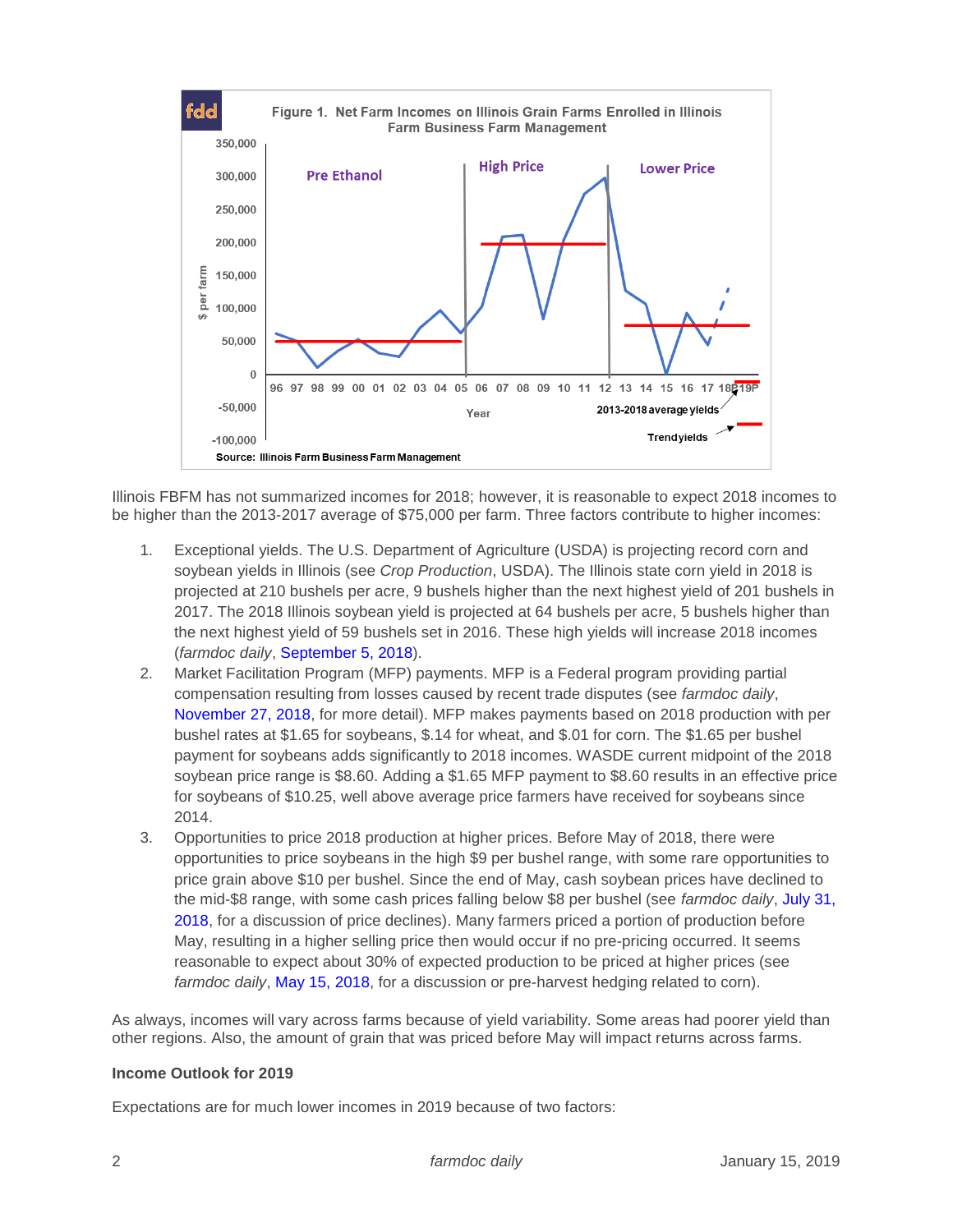- 1. Rising costs. Non-land costs of producing corn and soybeans will increase in 2019, led primarily by fertilizer price increases (see *farmdoc daily*, [September 25, 2018\)](https://farmdocdaily.illinois.edu/2018/09/fertilizer-prices-higher-for-2019-crop.html). Anhydrous ammonia prices were over \$60 per ton higher in the fall of 2018 as compared to the fall of 2017. Ammonia prices have continued to increase since the fall. Overall, the era of decreasing per acre costs appears to have ended (*farmdoc daily*, [June 21, 2018\)](https://farmdocdaily.illinois.edu/2018/06/era-of-decreasing-per-acre-corn-costs.html).
- 2. Lower soybean prices. Soybean prices averaged in the high \$9 per bushel range in 2016 and 2017. Expectations are for lower soybean prices in 2019. Current fall bids place soybean prices near \$9 per bushel. It is possible for soybean prices to fall further below \$9 per bushel if yields are at or above trend in either South America or the United States.

To illustrate the potential for lower incomes, 2019 projections are made using a \$3.60 per bushel corn price and \$8.50 per bushel soybean price. Non-land costs are increased by \$25 per acre for corn and \$10 per acre for soybeans over 2018 levels. Cash rent levels are assumed to remain the same in 2019 as they were in 2018. Projections are made with \$7 per acre of Price Loss Coverage (PLC) payments. Incomes projections are made at 1) trend yields and 2) above-average yields.

## **2019 Income Projections at Trend Yields**

From 2013 to 2018, actual yields in Illinois have average 20 bushels per acre above trend for corn and 6.5 bushels above trend for soybeans (see *farmdoc daily*, [December 11, 2018,](https://farmdocdaily.illinois.edu/2018/12/geography-exceptional-soybean-yields.html) and [January 3, 2019\)](https://farmdocdaily.illinois.edu/2019/01/the-geography-of-high-corn-yields.html). These higher yields raised incomes in recent years. A return to trend yields would result in lower profits.

At trend yields — 20 bushels per acre lower than in recent years for corn and 6.5 bushels lower for soybeans — 2019 average net income on Illinois grain farms is projected at -\$55,000 per farm, a disaster level of income that would result in substantial reductions in working capital and severe erosions of financial position. Some farms would face financial stress. A -\$55,000 would be a much lower income than occurring in the 1980s during the height of the farm financial crisis.

## **2019 Income Projections at Above-Average Yields**

Higher yields like those experienced in recent years would result in average net income being -\$3,000 per farm. This income would be slightly worse than the 2015 income (see Figure 1). At this income level, erosion of financial position would occur on most farms.

At this point, many scenarios could cause grain farm incomes to be very low. Scenarios are evaluated that would cause 2019 incomes to be near the \$75,000 average level experienced from 2013-2017. The following three scenarios seem the most likely to occur:

- 1. Prices increase to \$4.00 per bushel for corn and \$9.50 per bushel for soybeans, with yields above trend like they have been in recent years. Prices at these levels are possible. For soybeans, a \$9.50 price likely would require lower than expected yields in both Brazil or the United States, and some resolution to the trade dispute with China (see *farmdoc daily*, [January](https://farmdocdaily.illinois.edu/2019/01/soybean-price-uncertainty.html)  [14, 2019\)](https://farmdocdaily.illinois.edu/2019/01/soybean-price-uncertainty.html).
- 2. A continuation of the Market Facilitation Program, with yields above trend. Continued MFP payments would add income. The Trump Administration has stated that MFP payments will not continue in 2019.
- 3. A drought. Drought conditions someplace in the Midwest would increase prices. Given that farmers have purchased Revenue Protection (RP) crop insurance, yield shortfalls would be compensated through crop insurance payments

## **Summary**

At this point, it seems likely that net farm incomes will be very low in 2019. Negative average incomes across Illinois grain farms are possible in 2019. As often happens in agriculture, conditions can change, resulting in a brighter outlook. Still, it seems prudent to plan for low and negative incomes on grain farms